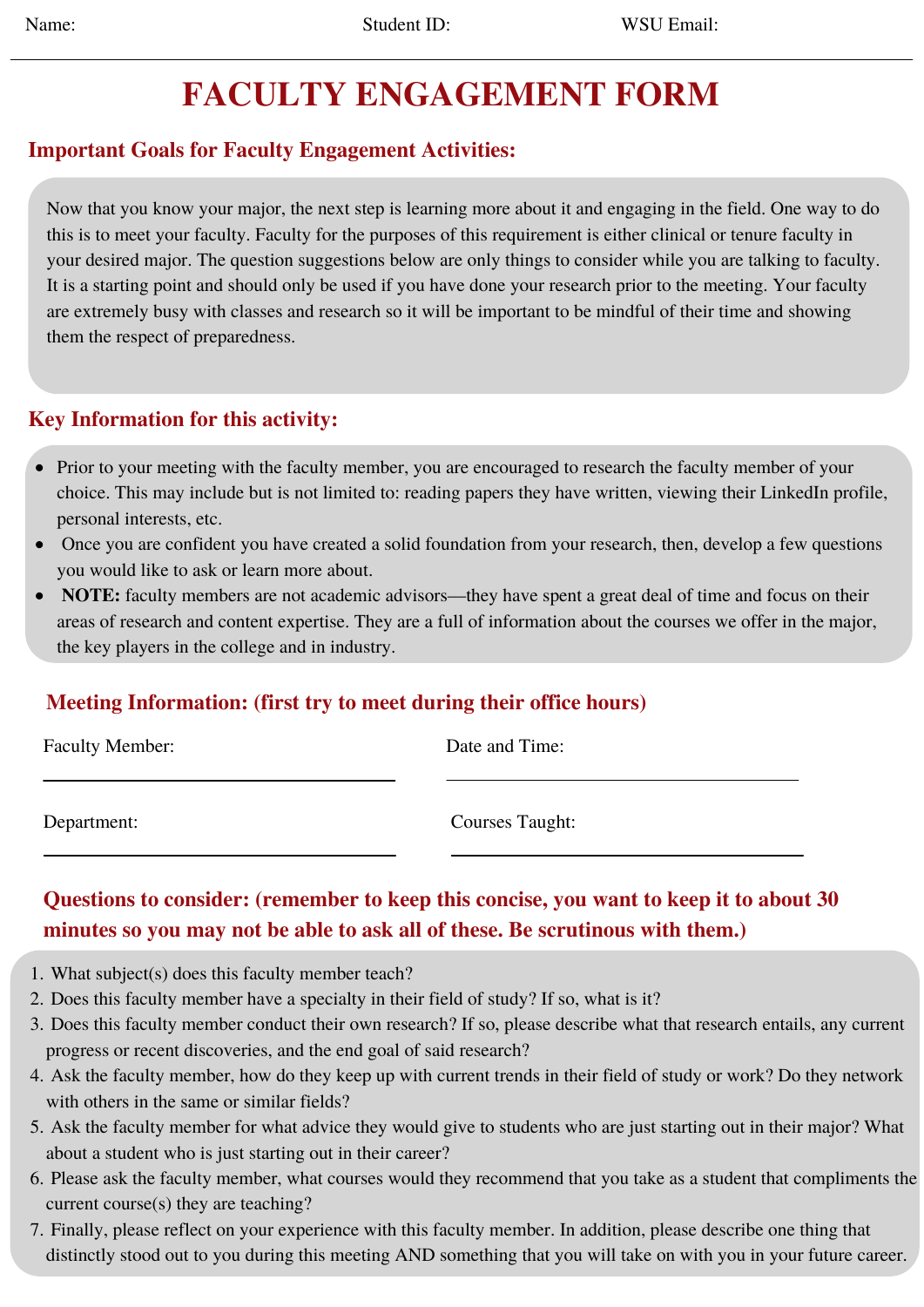2. Does this faculty member have a specialty in their field of study? If so, what is it?

3. Does this faculty member conduct their own research? If so, please describe what that research entails, any current progress or recent discoveries, and the end goal of said research?

4. Ask the faculty member, how do they keep up with current trends in their field of study or work? Do they network with others in the same or similar fields?

5. Ask the faculty member for what advice they would give to students who are just starting out in their major? What about a student who is just starting out in their career?

6. Please ask the faculty member, what courses would they recommend that you take as a student that compliments the current course(s) they are teaching?